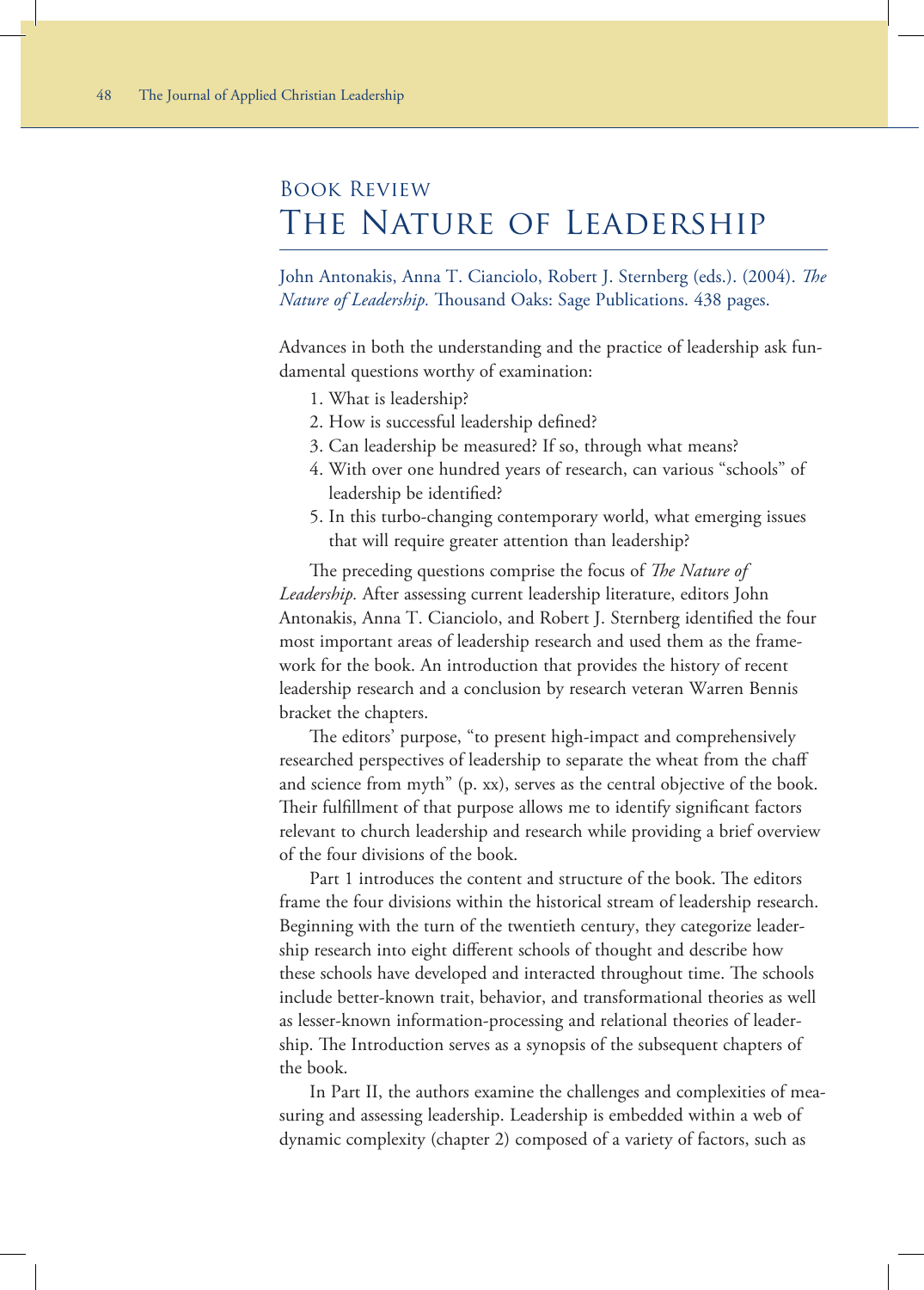the nature of reality, stakeholder perceptions, and levels-of-analysis issues. Direction in the practice and the study of leadership may be derived from how one conceptualizes leadership. Such conceptualization ultimately influences research methodology (chapter 3). Because the variety of conceptualizations contributes to confusion within the leadership field, knowledge of leadership must be based upon solid research that uses a number of methods. Such methods, in turn, provide the basis for the wide variety of instrumentation now available both to scholars and to practitioners (chapter 4). These instruments derive from theoretical underpinnings that guide what is assessed and how it is assessed. To conclude this section, the authors provide a select, detailed summary of the most frequently used assessment tools, as well as their accompanying modes of measurement.

Part III contains summaries of four major schools within the research community. *Trait theory* (chapter 5) identifies the stable and consistent patterns of behavior that make a leader a leader. The authors summarize six traits that have received wide empirical support over the past decade: cognitive capacities, personality, motives and needs, social capacities, problem-solving skills, and tacit knowledge. Rooted in social and cognitive psychology, the burgeoning field of information-processing identifies how perceptions and ways of constructing reality influence leadership (Chapter 6). Specifically, this information-processing identifies how leaders and followers share a dynamic relationship in which perceptions and implicit theories of leadership are generated through interaction. These implicit theories guide in leading and following. This relatively new school-of-thought maintains a dual focus as a means of understanding how reality is created and how decisions are made.

*Situational* and *contingency theories* of leadership (chapter 7), which are perhaps more widely known than the others are, attempt to define leadership by the demands of the situation. Leadership success is defined by whether or not the leader can adapt a particular style to a particular circumstance. The relationship between leader characteristics and leader outcomes depend greatly on the situation. Finally, *transformational,* or *charismatic*, *leadership theory* (chapter 8) seeks to integrate information-processing, situational, and contingency theories of leadership into a cohesive theory addressing the organizational contexts of leadership. Transformational leadership, in which relationships are based upon the organizational change, is distinguished from *transactional leadership*, in which relationships are based upon exchange of behaviors).

Part IV consists of a discussion of two questions: defining successful leadership and, based on that definition, developing successful leadership. More often than not, researchers ask, "What are the \_\_\_\_\_of successful leaders?" (chapter 9)— a question that can penetrate the more formal roles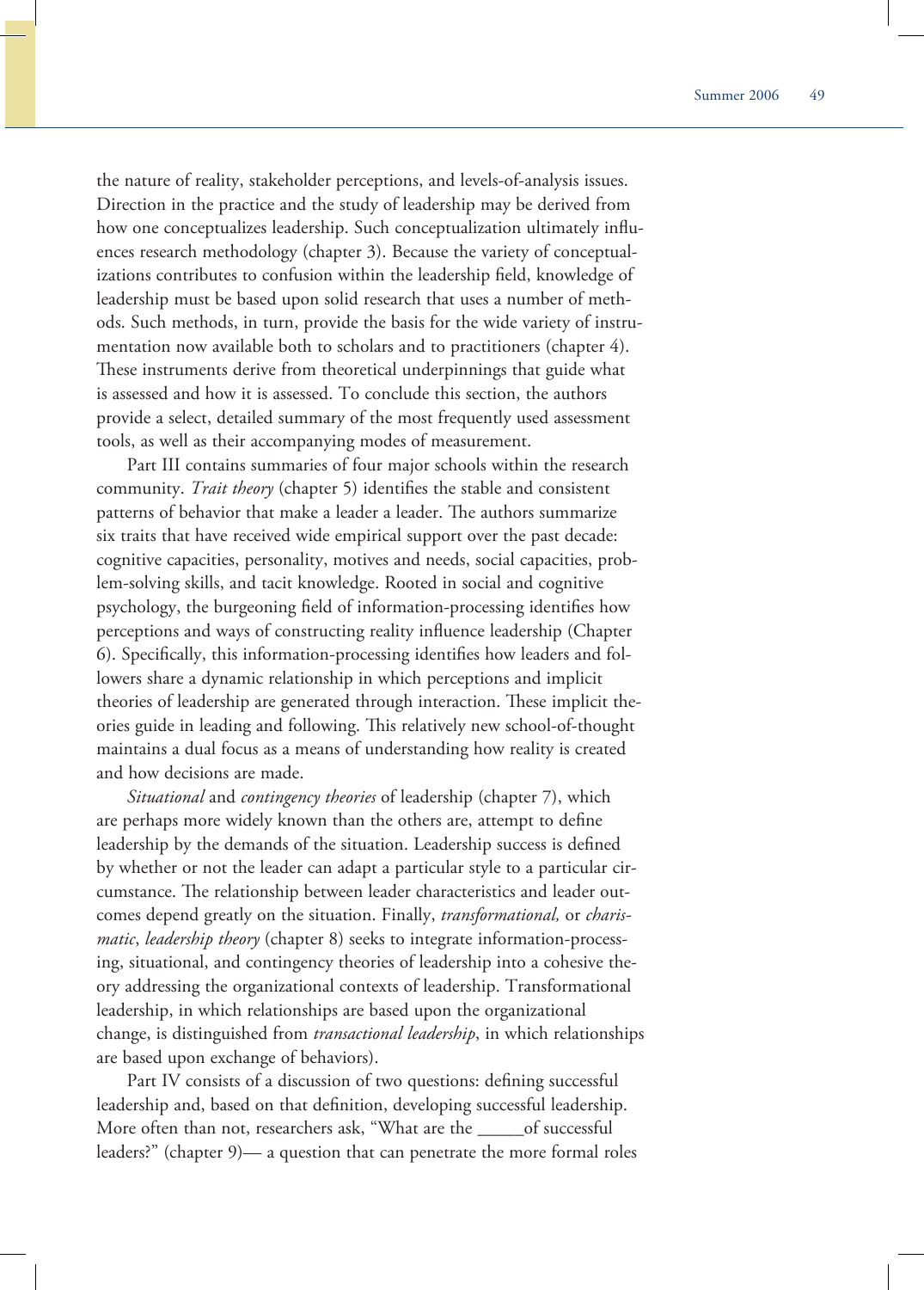of leadership in order to discover the less formal roles. A number of constructs can be identified among the wide range of studies to fill the blank. Such constructs include characteristics, skills, behaviors, thoughts, actions, and competencies. The author provides descriptors of success as defined within each theory. When successful leadership has been defined, the natural progression is for those identifiers to be reproduced. How an organization develops its leaders becomes the focus of chapter 10. Central to this development is the congruence between personal and organizational goals. The authors examine the needs, processes, and outcomes that contribute to the continuity of leadership within an organization. Then, using the results of a variety of studies on the topic, they outline guidelines for practitioners, consultants, and researchers.

Emerging from this host of research, Part V forecasts the leadership questions emerging from the ever-evolving world of organizations. Beginning with the issue of increasing globalization (chapter 11), the question of the triadic relationship between national culture, organizational culture, and leadership is examined. Drawing from cultural anthropology and cross-cultural psychology, the authors focus their attention on the Global Leadership and Organizational Behavior Effectiveness (GLOBE) study (see Wolfe's review). This triadic relationship demonstrates that the question of leadership incorporates general components (those that transcend culture) as well as distinct components (those specific to a given culture). One general issue—that of gender (chapter 12)—is examined within the context of how gender-based social expectations may inhibit leadership behaviors. The confining role of cultural stereotypes serves as the central theme of this chapter. For example, such characteristics as negotiation and teambuilding traditionally have been considered to be feminine characteristics. Increasingly, however, these characteristics are identified as desirable leadership traits for everyone. And, ironically, women who exhibit such characteristics as confidence and task-orientation, which traditionally have been considered male characteristics, find themselves less than well-received. Oblique to both of the emerging issues of culture and gender is that of ethics (chapter 13). Written from a philosophical foundation, the author examines leadership in light of philosophical and ethical considerations. What if, for instance, unethical means are employed to accomplish ethical ends? What about the reverse? How does motivation, behavior, and the leader/follower relationship reflect ethical norms? What are those norms? Four dimensions are considered under the rubric of what a leader does and how it is done.

Part V (chapter 14), written by veteran researcher, thought-leader, and author Warren Bennis, examines the "crucibles" of leadership and discusses what kind of leaders are needed in a post-911 globalizing world. His essay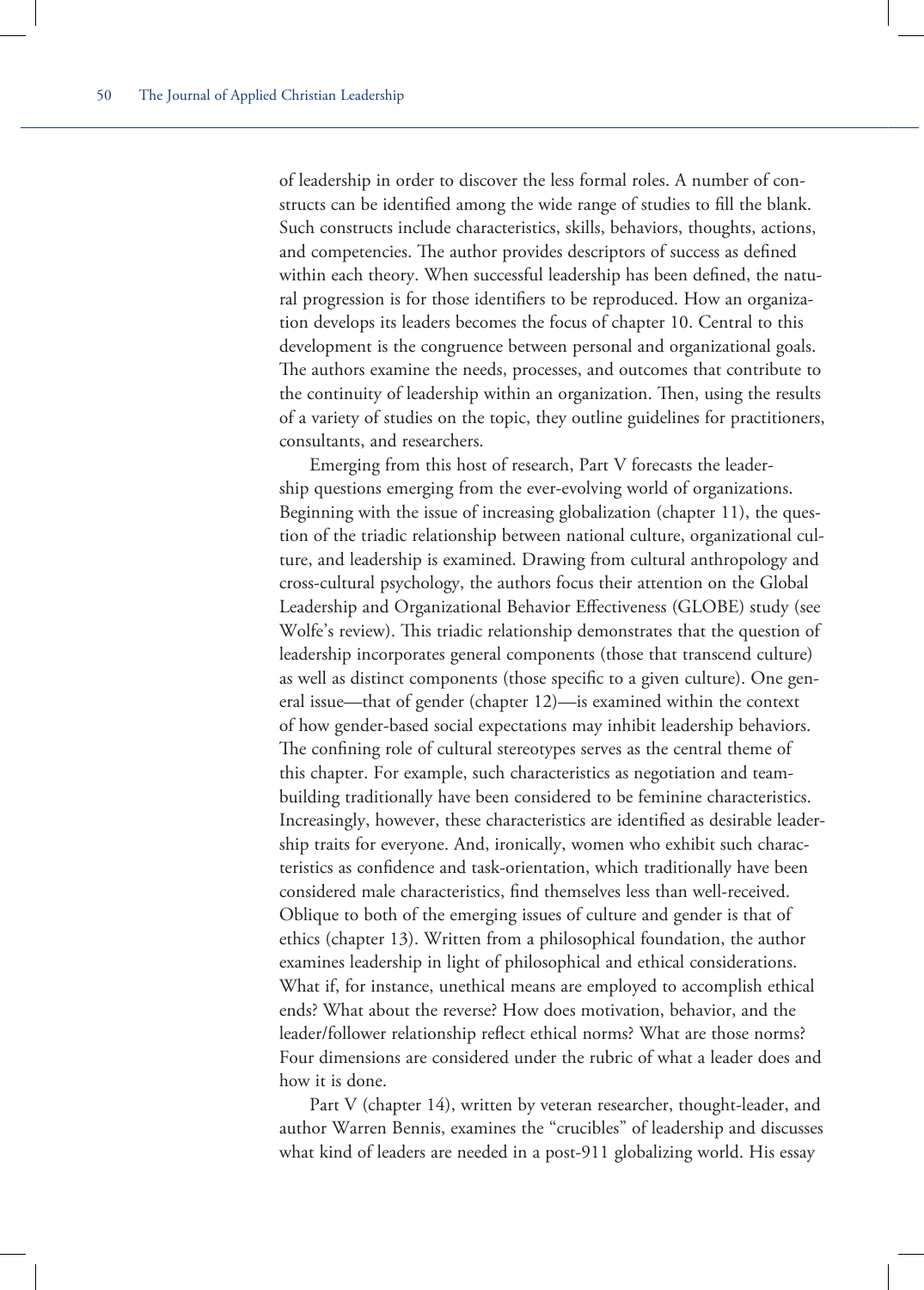challenges leaders to understand our current world as itself a crucible from which better leadership can emerge. According to Bennis, such leadership requires the highest involvement of the adaptive capacities of individuals who are leading in order to navigate through an increasingly hostile yet opportunity-rich world. Leaders are required to move rapidly, without having all the facts and without certainty. Contextual demands invite leaders to engage the imagination and creativity of the people whom they lead. Bennis also suggests two areas where more research is needed: (1) the relationship between globalization and leadership, specifically the forces of tribalism reappearing throughout the world, and (2) the relationship between leadership and the media. Regarding the second issue, greater scrutiny must be given to "how the competitive pressures of the media affect the reputations and the behavior of public officials" (p. 341). Governmental response to Hurricane Katrina substantiates the question.

For readers who are interested in the question of ecclesiastical leadership, from either the standpoint of the practitioner or the researcher, *The Nature of Leadership* makes four contributions to improving the practice and knowledge-base of leadership. The first two points are somewhat general in nature; the second two, more specific.

First, if Christian leadership is to advance, serious research and study within the confines of different Christian environments must be done. Educational, medical, missional, and denominational of Christianity, for example, must be examined. *The Nature of Leadership* makes it apparent that although leadership-oriented research has occurred relatively recently, it has been strong. This work, which contains more than twelve hundred references, attests to the amount of the research being conducted within the non-Christian world. Such research is largely absent within ecclesiastical structures. If those of us who profess Christ are committed to leading within ecclesiastical environments, it is vital that we begin to investigate the contribution that the Christian community makes toward the understanding and practice of leadership.

Second, it may be argued that perhaps our greatest contribution not only is the philosophy of servant-leadership but also is the practice of it. As is demonstrated in Flaniken's article, the Christian influence of Robert Greenleaf cannot be extricated from his understanding of servant-leadership. Biblical images support his philosophy and likely guided him as he engaged the questions of leadership within the marketplace (see Frick, chapter 4). Although the work of the Greenleaf Institute seeks to advance both the practice and study of servant-leadership, it also can be useful for a wider study of how servant-leadership can become increasingly effective within ecclesiastical models. The launching of *The International Journal of Servant-Leadership* demonstrates a bold attempt to further servant-leader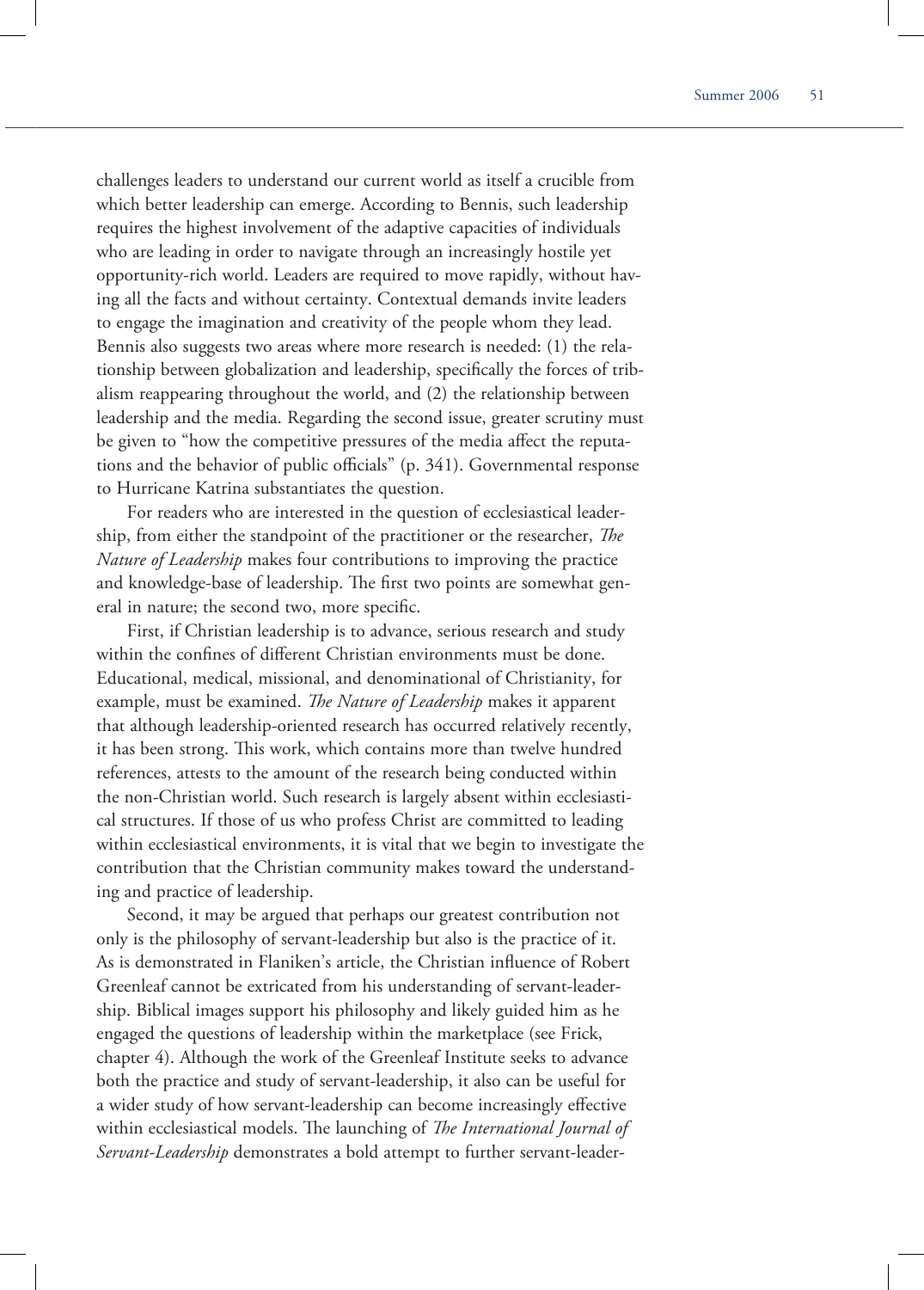ship in the wider community. But how can we study and advance servantleadership within the context of a professedly Christian environment? *The Journal of Applied Christian Leadership* is an important step in this endeavor.

Beyond the general contributions that Antonakis et al. make toward leadership, two specific elements are applicable within global ecclesiastical communities. At the core of leadership stands the relationship between leader and follower. Within the context of leading in Christian environments, we must address the issue of how the socialization processes within professedly Christian environments influence the development of leadership prototypes. Chapter 6 helps to answer this question by examining the structure, content, and activation of what are known as *implicit leadership theories*, or ILTs. ILTs are constantly-changing imaginative prototypes that leaders and followers carry with them throughout life. ILTs begin early in a person's life, and they are influenced throughout his or her lifetime. How, though, are the structure, content, and activation of these ILTs shaped by Christian environments? And do these prototypes operate manifest themselves differently Christian and non-Christian settings? Adapted to the Christian context, the question can be asked: How does a person determine whether another person within a Christian community is indeed a leader? Within ecclesiastical communities, even the tendency to define leaders in primarily hierarchical terms begs the question of whether or not socio-historical forces exert more influence than we are sometimes comfortable in admitting. We often do we identify leadership within a positional framework. How does our particular Christian cultural context influence an ILT that identifies leadership as positional? What personal forces contribute to this process of attribution?

The focus of chapter 6 is the activity of the cognitive processes within the individual, of how an individual acquires, stores, retrieves, and uses information to function and adapt to a current context. Examining the cognitive mechanisms that Christians employ in mediating the dyadic relationship of leader and follower goes beyond the normal behavioral displays or definitions of leadership. The chapter outlines three elements within this cognitive process: (1) the structure utilized for storing information, (2) the content of that information, and (3) the catalyst activates that information. The question shifts not only to how these three elements may be particularly influenced by a Christian context but also to how the process of they contribute to the identification of "leader" within the Christian context. This schema assists us as people in interpreting and making sense of our surroundings. It guides perceptions, expectations, and activities within the ecclesiastical structure. But it also raises the question, How does the content and structure of a participant's knowledge configuration within in an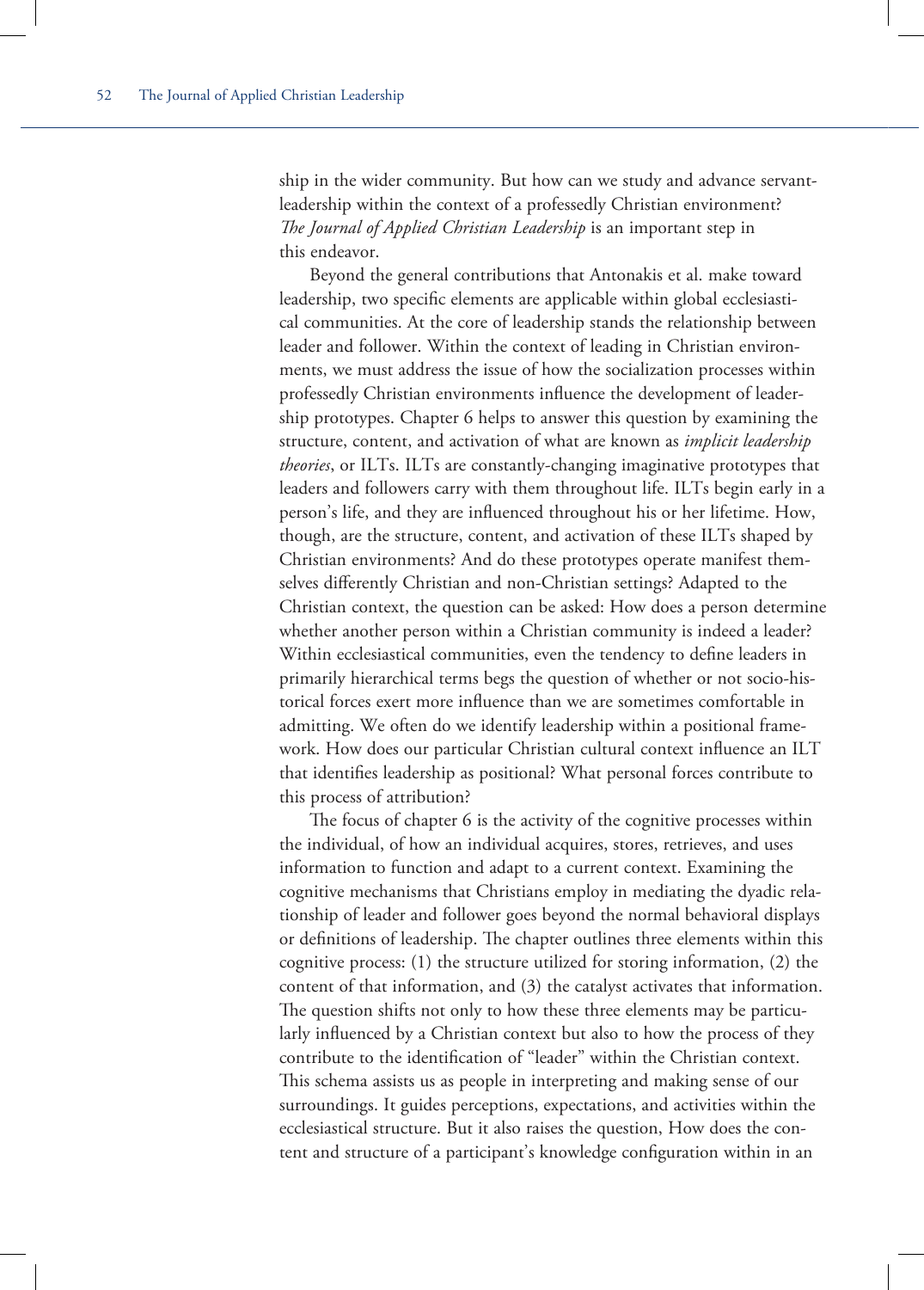ecclesiastical structure affect leadership processes? The framing of such a quest serves as a primary contribution from this work to both the practice and understanding of leadership within ecclesiastical contexts.

Beyond the immediate Christian environment extends the question of the regional and national culture in the formation of an ILT. The increase of multiculturalism within the West, the nano-connectivity of an emerging global village, and the heightened post-911 anxiety all intensify the gravity of the culture question. This is why the editors identify culture as one of the emerging issues of leadership. The global church is not exempt from this issue. In his acclaimed book, *The Next Christendom: The Coming of Global Christianity*, Professor Philip Jenkins of Pennsylvania State University (quoting the *World Christian Encyclopedia*) forecasts the membership configuration of Christianity by 2025. He suggests that the number of Christians in Europe will fall significantly behind the numbers in both Latin America and Africa. If what Jenkins writes is correct, the question of culture can no longer be ignored. The influences of culture upon the creation of leadership prototypes as a continuous research process will become substantially vital to leading across cultures. Necessity may dictate that research shift from a primarily Euro-American-centered organism to a hetero-centered examination. This shift will require the participation of anthropologists, especially those in the area of cultural, or social, anthropology (Lavenda & Schultz, 2000). An ethnography on leadership within a specific group of people may become required reading for those interested in leading across cultures. This will no doubt invite missiologists from a variety of faiths to turn their attention to the question of leadership prototypes and culture, especially the question of how various non-Christian faiths influence leadership prototypes.

Possible implications for gender and leadership, ethics and leadership, and other issues will be better understood when the issue of culture is appropriated to such studies. The editors conclude their section of emerging issues by addressing the issue of gender. These issues of culture, leadership prototype, and even the theological question of female-inclusion converge within the ecclesiastical framework of organizational culture. Therefore, this question of national culture becomes crucial for the future of religious organizations seeking to grow across national and sub-national boundaries. This work can make a great contribution to that end when applied. While the work will benefit primarily professors, students, and scholars, practitioners will find many of the tables helpful for application within their specific context.